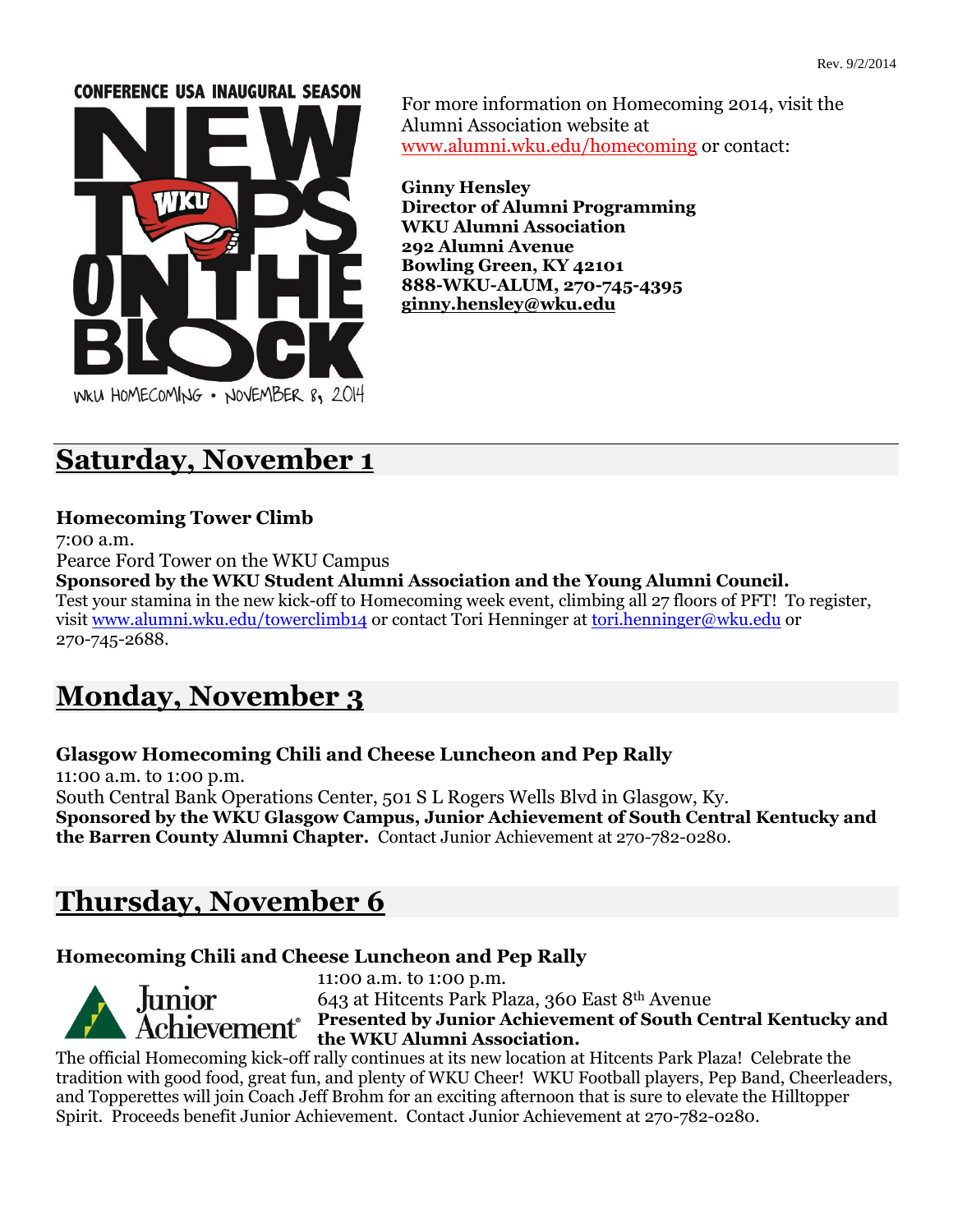

**2014 Summit Awards Dinner** 6:00 p.m. Social, 6:30 p.m. Program Knicely Conference Center, 654 Campbell Lane **Presented by Service One Credit Union.** WKU honors its outstanding volunteers at this recognition and awards ceremony. Contact Kara Neidell a[t kara.hogue](mailto:kara.hogue-neidell@wku.edu)[neidell@wku.edu](mailto:kara.hogue-neidell@wku.edu) or 270 745-4396.

# **2014 WKU Homecoming Concert Featuring Eli Young Band**

With special guest Frankie Ballard and Will Hoge Showtime is 7:30 p.m. E.A. Diddle Arena **Sponsored by The Campus Activities Board.**  Tickets go on sale September 13. For ticket information,

contact the WKU Ticket Office at 1-800-5BIGRED, 270-745-5222 or [tickets@wku.edu.](mailto:tickets@wku.edu)



# **The 25th Annual Putman County Spelling Bee**

A musical theatre produced by the WKU Department of Theatre & Dance 8:00 p.m.

Russell H. Miller Theatre in the Fine Arts Center

Performances run November 6-11. All performances are at 8:00 p.m., except for Sunday at 3:00 p.m. Recommended for age 13+. Contains adult humor and some coarse (but perfectly spelled) language. For tickets, visit [www.showare.com](http://www.showare.com/) or call 270-745-3121.

# **Friday, November 7**

#### **Attention WKU Band Alumni!**

A special reunion will be held during Homecoming weekend for all alumni of the Big Red Marching Band. Activities begin on Friday, November 7 and culminate with a special performance of the alumni band with the 2014 edition of the Big Red Marching Band at the football game. For detailed information, contact Ms. Regina Daugherty, WKU Bands Office Associate, at [regina.daugherty@wku.edu](mailto:regina.daugherty@wku.edu) or 270-745-4253 or visit online at [www.alumni.wku.edu/alumniband14.](http://www.alumni.wku.edu/alumniband14)

#### **1952 Refrigerator Bowl Team Reunion**

The first football team in WKU's history to reach post-season play will hold its annual reunion during Homecoming weekend. Contact Kara Hogue-Neidell at [kara.hogue-neidell@wku.edu](mailto:kara.hogue-neidell@wku.edu) or 270-745-4396.



#### **Hall of Distinguished Alumni Luncheon and Induction Ceremony** 11:30 a.m. to 1:30 p.m.

Sloan Convention Center, 1021 Wilkinson Trace The 2014 inductees are Mr. Rick Loomis, Dr. David "Doc" Livingston, and Col. (RET) Gary "Mickey" Riggs. Contact Tracy Morrison at [tracy.morrison@wku.edu](mailto:tracy.morrison@wku.edu) or 270-745-4395.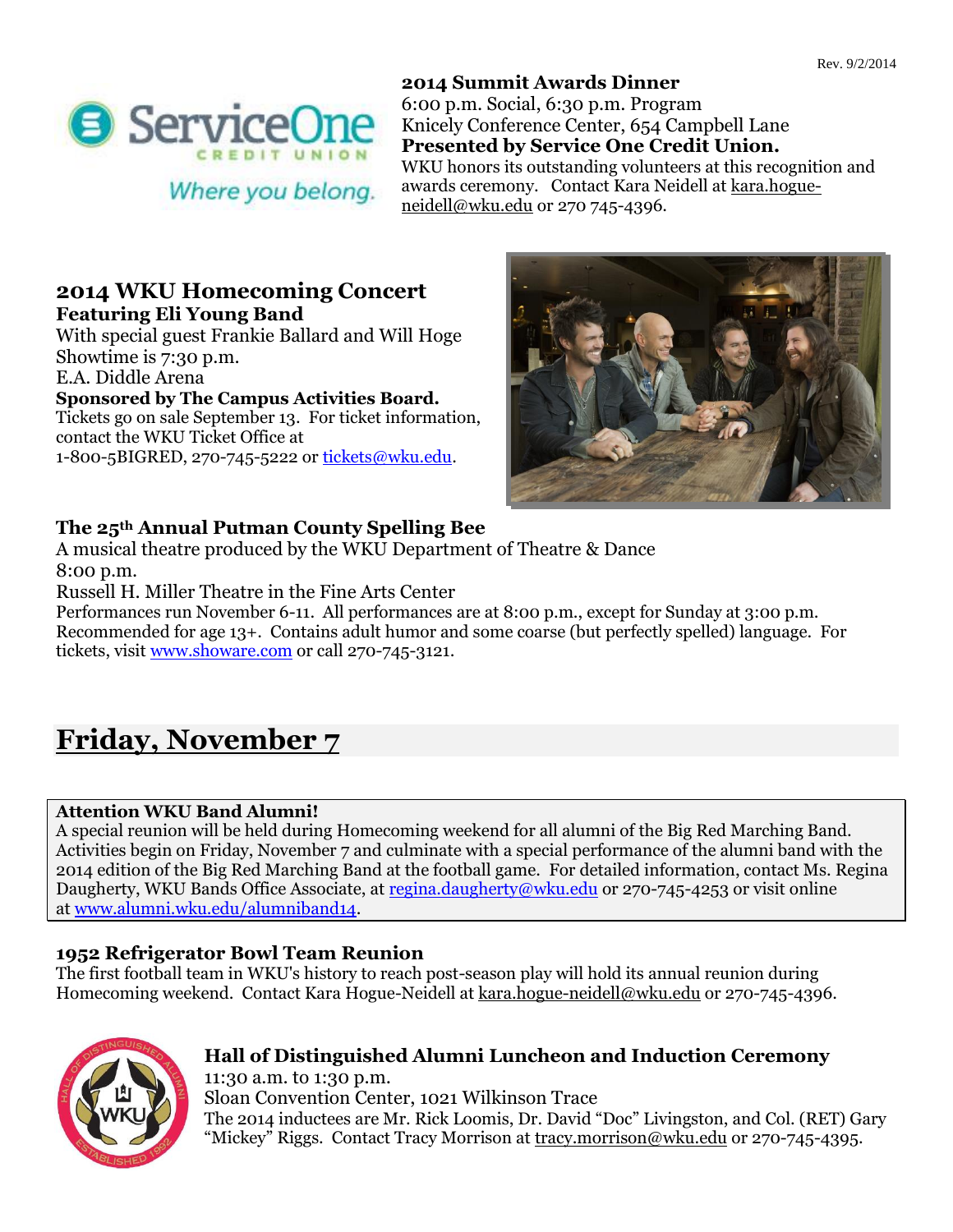# **Pi Kappa Alpha Homecoming Golf Scramble**

12:00 p.m. Bowling Green Country Club, 251 Beech Bend Road Contact Adam Rider a[t adam.rider@wku.edu](mailto:adam.rider@wku.edu) or 270-745-6490.

# **HOMECOMING FRIDAY NIGHT!**

# **Homecoming Parade "New Tops on the Block"**

5:00 p.m.

WKU Campus to Downtown Bowling Green **Sponsored by Midtown by Brookside.**  www.midtownbg.com

From outstanding student floats to Homecoming Queen candidates and of course the Hilltopper Football Team, the Homecoming Parade brings out the WKU Spirit in all Hilltopper fans! The parade begins at the intersection of College Heights Blvd and Avenue of Champions near Downing Student Union and ends at Fountain Square Park in Downtown Bowling Green. Contact Ginny Hensley at [ginny.hensley@wku.edu](mailto:ginny.hensley@wku.edu) or 270-745-4395.



# **Big Red's Roar 2014**

6:30 p.m.

Fountain Square Park in Downtown Bowling Green

Following the parade and concert, be entertained by the Hilltoppers biggest cheerleaders – The WKU Student Body! The annual homecoming pep rally will get everyone geared up for Saturday's Homecoming victory! Contact Student Activities at 270-745-2459 or Ginny Hensley at [ginny.hensley@wku.edu.](mailto:ginny.hensley@wku.edu)



# **Homecoming Concert in the Park**

Featuring the Jordan English Band 5:00 p.m. Fountain Square Park in Downtown Bowling Green

## **Sponsored by Midtown by Brookside** www.midtownbg.com

As the parade makes its way to downtown Bowling Green, preview the music of WKU's own Jordan English Band. Bring your lawn chair, but be prepared to Stand Up and Cheer! For more Jordan English Band, continue the celebration at the Homecoming  $5<sup>th</sup>$ Quarter post-game event on Saturday! Contact Ginny Hensley at [ginny.hensley@wku.edu](mailto:ginny.hensley@wku.edu) or 270-745-4395.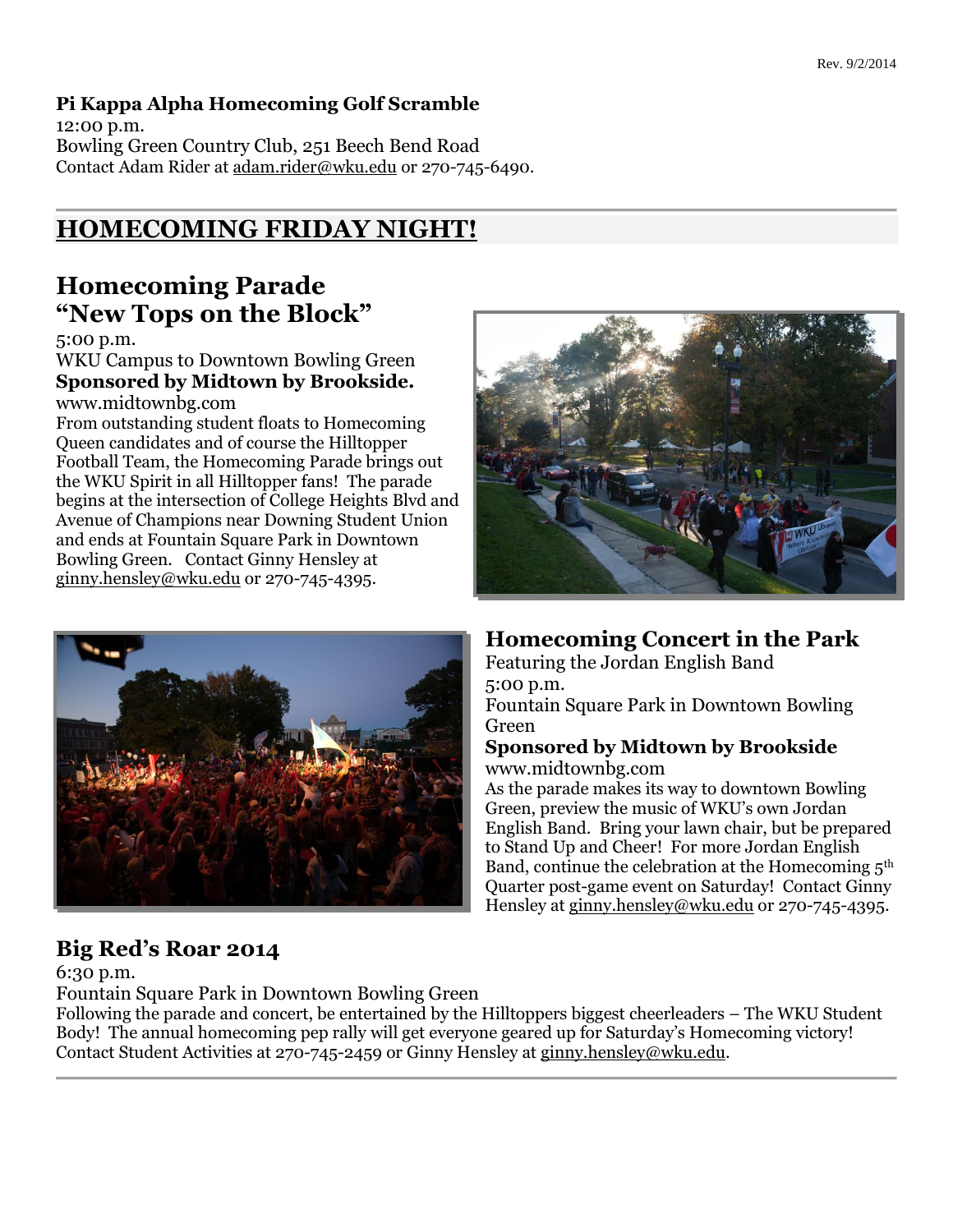# **Master of Public Administration Program Alumni Reception**

7:00 to 10:00 p.m. Augenstein Alumni Center, 292 Alumni Avenue Contact Victoria Gordon at [victoria.gordon@wku.edu](mailto:victoria.gordon@wku.edu) or 270-745-6192.

# **Pi Kappa Alpha Homecoming Reception**

7:00 p.m. Pike House, 1328 Center Street Contact Adam Rider at [adam.rider@wku.edu](mailto:adam.rider@wku.edu) or 270-745-6490.

## **ATO Alumni Happy Hour**

7:00 p.m. Holiday Inn University Plaza, 1021 Wilkinson Trace Contact Adam Rider a[t adam.rider@wku.edu](mailto:adam.rider@wku.edu) or 270-745-6490.

## **Society of African American Alumni Memorial Service**

8:00 p.m. Chandler Memorial Chapel, WKU Campus Contact Scott Shonk at [scott.shonk@wku.edu](mailto:scott.shonk@wku.edu) or 270-745-4395.

# **Society of African American Alumni Homecoming Kickoff Party**

9:00 p.m. Par Makers Clubhouse, 1080 Brownslock Road Contact Scott Shonk at [scott.shonk@wku.edu](mailto:scott.shonk@wku.edu) or 270-745-4395.

# **Saturday, November 8- HOMECOMING DAY!**

# **WKU Student Publications Homecoming Breakfast**

#### **Talisman and College Heights Herald**

8:30 a.m. Knicely Conference Center, 654 Campbell Lane Contact Tracy Newton at [tracy.newton@wku.edu](mailto:tracy.newton@wku.edu) or 270-745-2653.

# **Alpha Omicron Pi Sorority Homecoming Brunch**

9:00 a.m. AOII House, 1556 Normal Drive, Bowling Green, KY 42101 Contact Ellen Vice a[t ellen.vice298@topper.wku.edu](mailto:ellen.vice298@topper.wku.edu) or 606-748-7605.

# **Library Confucius Institute Reception**

10:00 to 11:30 a.m. Helm Library Room 100 Contact Jennifer Wilson, Marketing Coordinator for WKU Libraries, at 270-745-6977.

# **Dental Hygiene Continuing Education Course**

9:00 a.m. to 12:00 p.m. Academic Complex 217 Contact Lynn Austin a[t lynn.austin@wku.edu](mailto:lynn.austin@wku.edu) or 270-745-2427.

**Family and Consumer Sciences and Phi Upsilon Omicron Alumni "Remember When You Were New Tops on the Block" Brunch**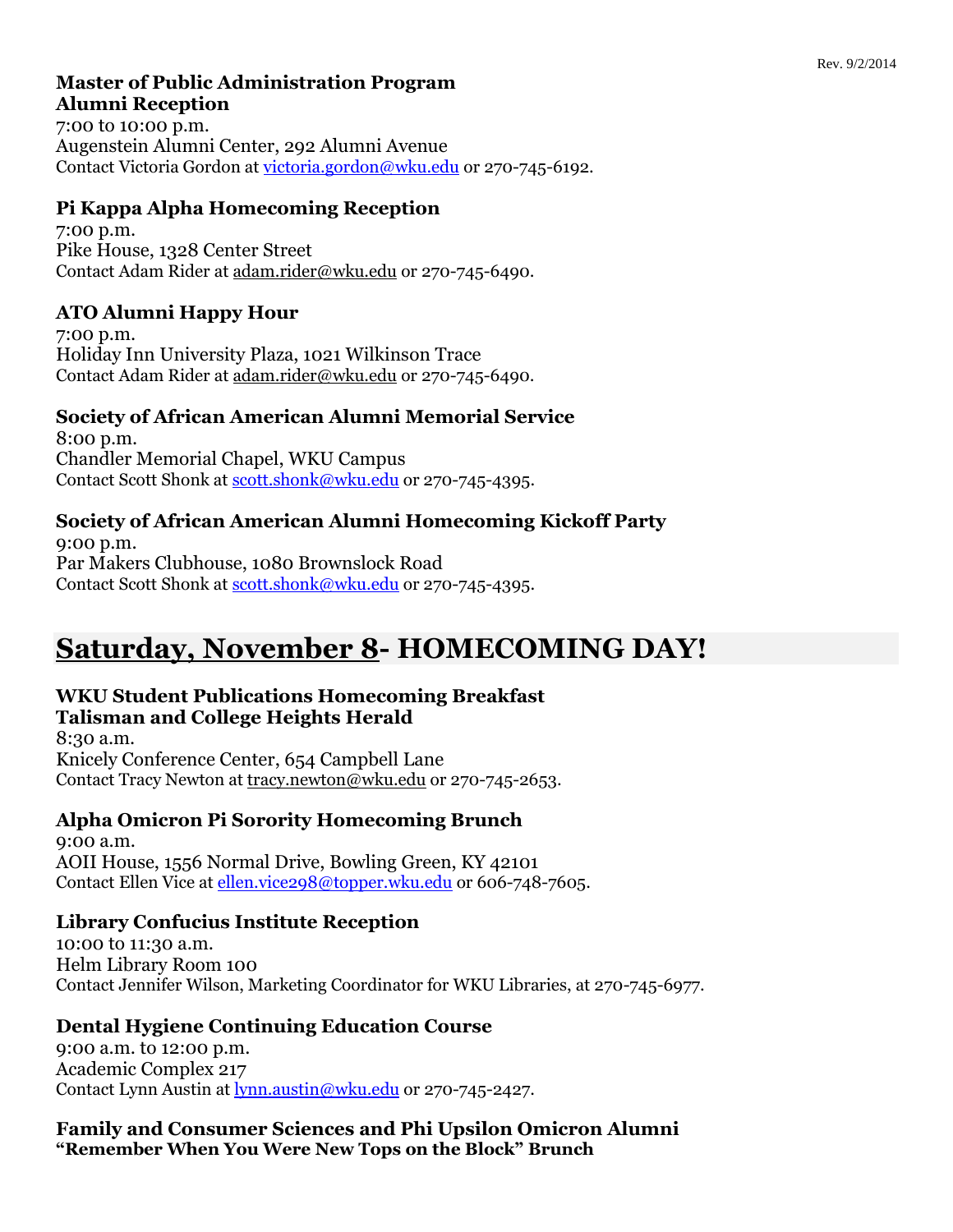10:00 a.m. Eloise B. Houchens Center, 1115 Adams Street RSVP no later than October 31 to Lauri Warden at [lauri.warden@wku.edu](mailto:lauri.warden@wku.edu) or 270-745-4352.

# **Alpha Gamma Delta Homecoming Brunch**

10:00 a.m. Alpha Gamma Delta House, 1540 Chestnut Street Contact [thetaiotaalumnae@gmail.com](mailto:thetaiotaalumnae@gmail.com) for more information.



#### **Alumni W-Club Athletic Hall of Fame Induction Ceremony and Brunch**

10:00 a.m. E.A. Diddle Arena Main Floor Contact Paul Just [paul.just@wku.edu](mailto:paul.just@wku.edu) or 270-792-4247 or Bill Edwards at [bill.edwards@wku.edu.](mailto:bill.edwards@wku.edu)

# **Department of Agriculture Homecoming Brunch**

10:00 a.m. L.D. Brown Agriculture Exposition Center, 406 Elrod Road RSVP by October 29 to Lindsay Meeks at [Lindsay.meeks@wku.edu.](mailto:Lindsay.meeks@wku.edu)

## **Kappa Delta Homecoming Alumnae Brunch and Tailgating**

10:00 a.m. to 3:00 p.m. Kappa Delta House, 1600 Chestnut Street Contact [wkukdalumnae@gmail.com](mailto:wkukdalumnae@gmail.com) for more information.

#### **Residence Hall Open Houses**

10:00 a.m. to 12:00 p.m. Contact Peggy Crowe at [peggy.crowe@wku.edu](mailto:peggy.crowe@wku.edu) or 270-745-2597.

#### **Sigma Alpha Epsilon Homecoming Brunch**

10:00 a.m. SAE House, 300 Alumni Avenue Contact Dan Mulert at [Daniel.mulert054@topper.wku.edu.](mailto:Daniel.mulert054@topper.wku.edu)

# **BSU/BCM Students vs. Alumni Flag Football Game**

10:30 a.m. WKU Intramural Complex **Sponsored by Baptist Campus Ministry** Contact Tommy Johnson, Campus Minister, at [Thomas.Johnson@wku.edu](mailto:Thomas.Johnson@wku.edu) or 270-781-3185.

#### **Gordon Ford College of Business Homecoming Brunch**

10:30 a.m. to 12:30 p.m. Grise Hall Contact Kristina Harvey at [Kristina.harvey@wku.edu](mailto:Kristina.harvey@wku.edu) or 270-745-2279.

#### **IMREC Sports Alumni Homecoming Picnic**

11:00 a.m. to 1:00 p.m. WKU South Lawn, in front of Preston Center Contact Steve Rey at [steve.rey@wku.edu](mailto:steve.rey@wku.edu) or 270-745-6060.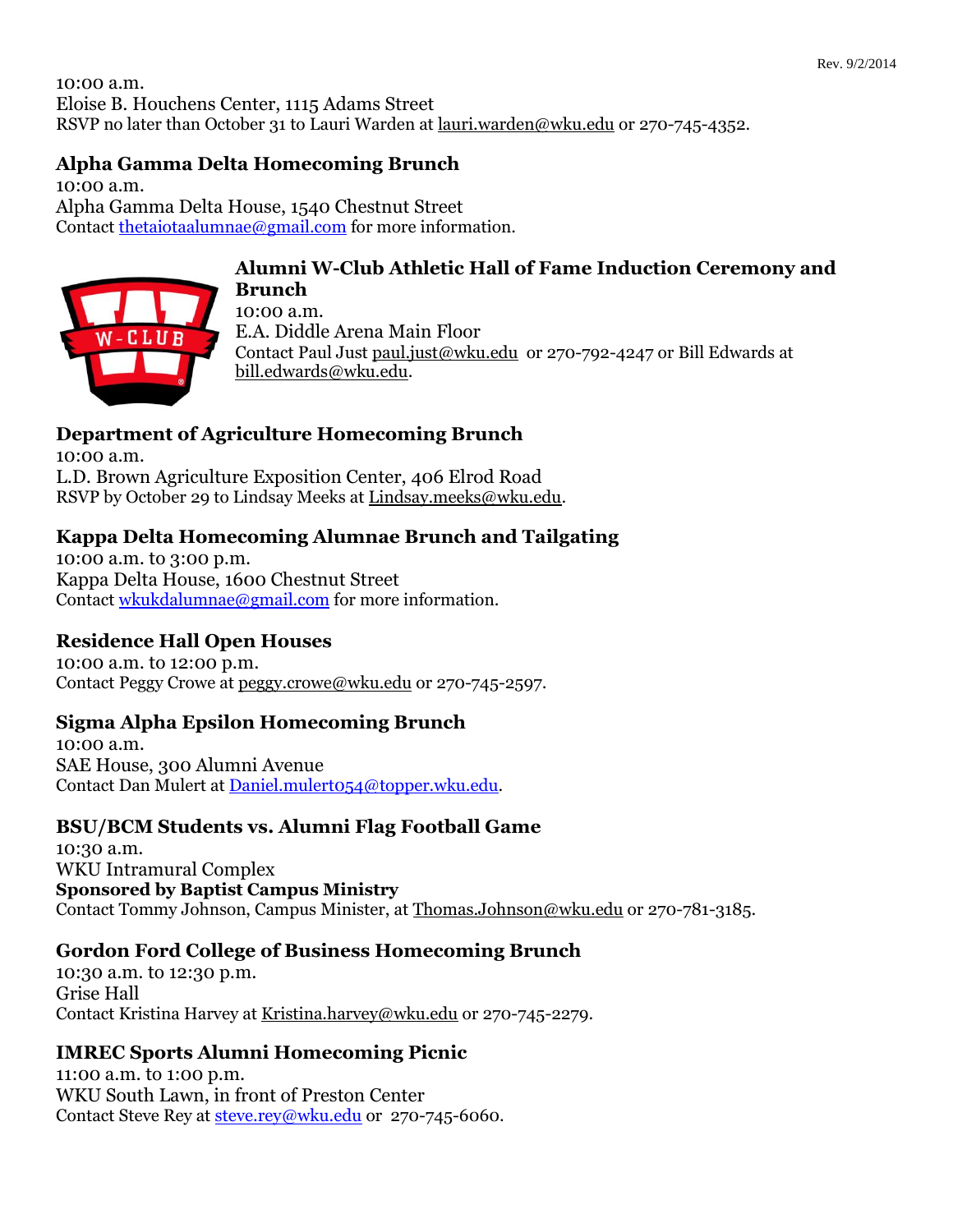# **Ogden College Homecoming Tailgate**

11:00 a.m. to 2:00 p.m. WKU South Lawn Contact Monica Bean at [monica.bean@wku.edu](mailto:monica.bean@wku.edu) or 270-745-4448.

## **Phi Delta Theta House Groundbreaking**

11:00 a.m. New Home Site, 330 Alumni Avenue Contact Jason Heflin a[t jason.heflin@gmail.com](mailto:jason.heflin@gmail.com) or 270-535-7366.

# **Society of African American Alumni Tailgate Party**

11:00 a.m. Bates Runner Hall Lawn Contact Scott Shonk at [scott.shonk@wku.edu](mailto:scott.shonk@wku.edu) or 270-745-4395.

#### **WKU PBS 25th Anniversary Homecoming Open House**

11:00 a.m. to 1:00 p.m. WKU Public Broadcasting, Academic Complex 153A Contact Pat Reynolds a[t patricia.reynolds@wku.edu](mailto:patricia.reynolds@wku.edu) or 270-745-2400.

#### **College of Health and Human Services Homecoming Alumni and Friends Cookout**

11:30 a.m. to 1:30 p.m. Academic Complex Front Courtyard (next to South Lawn) Contact the CHHS Dean's Office at [chhs@wku.edu](mailto:chhs@wku.edu) or 270-745-2425.

## **Department of Military Science and Leadership ROTC Alumni Homecoming Tent**

11:30 to 2:30 p.m. WKU South Lawn Contact Andrea Greenwood at [andrea.greenwood@wku.edu](mailto:andrea.greenwood@wku.edu) or 270-745-4293.



# **Augenstein Alumni Center Homecoming Opening Act**

12:00 p.m. to 2:30 p.m. 292 Alumni Avenue The AAC will be open to all alumni and friends on Homecoming Day. Tour the facility, tailgate on the lawn, enjoy music outdoors with alumnus Jordan Minton, purchase food and drink, and fellowship with friends from across the globe! Contact Kara Neidell a[t kara.hogue-neidell@wku.edu](mailto:kara.hogue-neidell@wku.edu) or 270-745-4395.

# **Alpha Tau Omega Homecoming Tailgating**

Student Tailgating in the Valley Contact Adam Rider at 270-745-6490, [adam.rider@wku.edu.](mailto:adam.rider@wku.edu)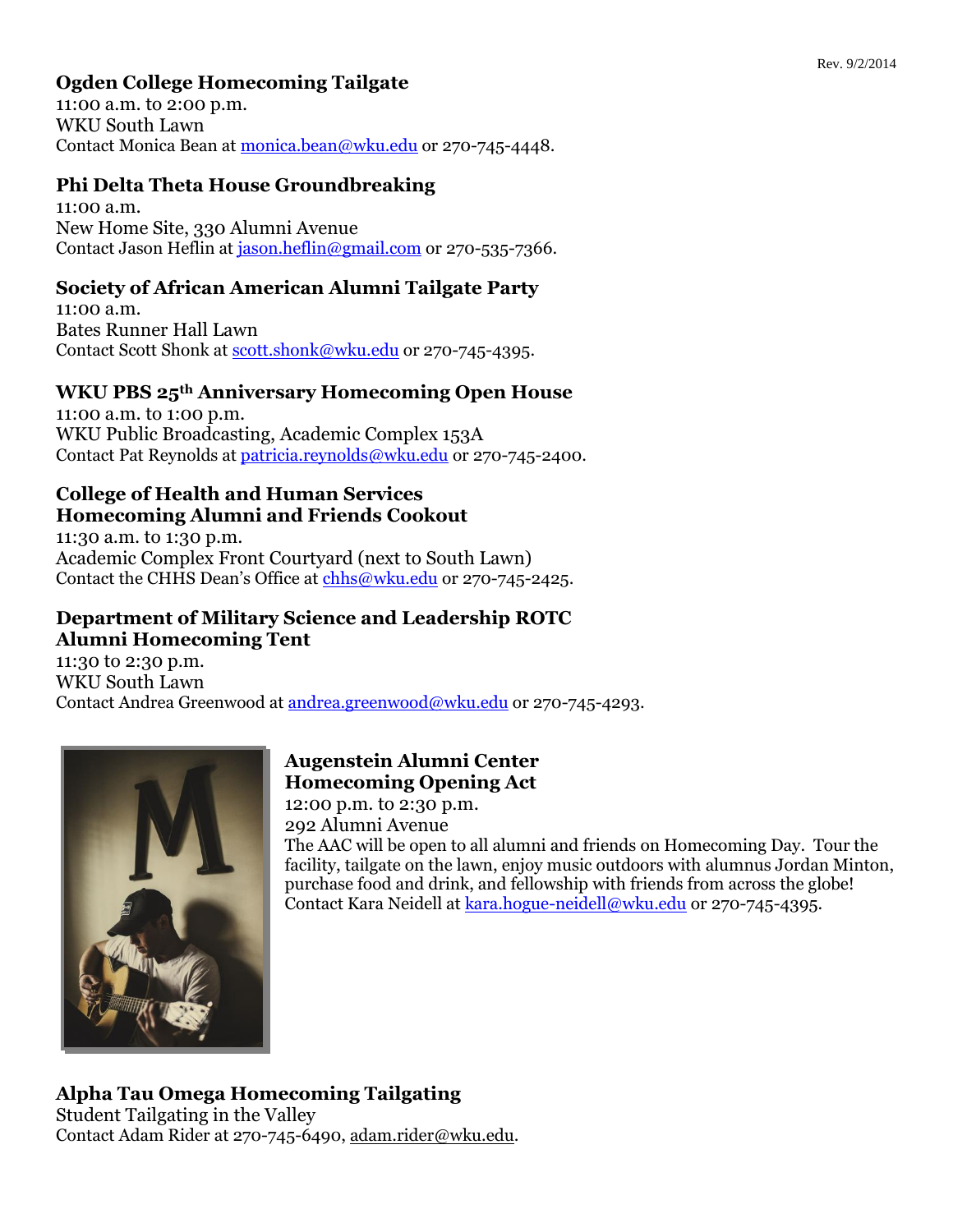## **College of Education and Behavioral Sciences Homecoming Tailgating**

12:00 to 2:30 p.m. WKU South Lawn Contact Tammy Spinks at [tammy.spinks@wku.edu](mailto:tammy.spinks@wku.edu) or 270-745-4664.

# **Pi Kappa Alpha Homecoming Tailgating**

Student Tailgating in the Valley Contact Adam Rider at 270-745-6490, [adam.rider@wku.edu.](mailto:adam.rider@wku.edu)

# **Wesley Foundation Open House**

12:00 to 2:00 p.m. Wesley Foundation, 1355 College Street Contact Rev. Shea James at [shea@wkywesley.org](mailto:shea@wkywesley.org) or 270-842-2880.

# **Department of Agriculture Tailgating**

12:30 p.m. WKU Floral Design Training Center, 514 Regents Avenue Contact Lindsay Meeks at [Lindsay.meeks@wku.edu](mailto:Lindsay.meeks@wku.edu) or 270-745-3151.

## **BSU/BCM Homecoming Tailgating**

12:30 p.m. Baptist Student Center, 1574 Normal Drive Contact Tommy Johnson, Campus Minister, at 270-781-3185 o[r Thomas.Johnson@wku.edu.](mailto:Thomas.Johnson@wku.edu)

# **Honors College Tailgate**

12:30 a.m. to Kick Off WKU Campus Contact Rebekah Russell at rebekah.russell@wku.edu or 270-745-2081.

# **Sigma Alpha Epsilon Homecoming Tailgating**

12:00 p.m. Student Tailgating in the Valley Contact Dan Mulert at [Daniel.mulert054@topper.wku.edu.](mailto:Daniel.mulert054@topper.wku.edu)

# **Spirit Master Homecoming Tent**

1:00 to 3:00 p.m. – Spirit Master Time Student Tailgating in the Valley Contact Lucinda Anderson at [Lucinda.anderson@wku.edu.](mailto:Lucinda.anderson@wku.edu)

# **HOMECOMING FOOTBALL GAME WKU vs. University of Texas at El Paso**

3:00 p.m.

Houchens Industries - L.T. Smith Stadium After Festival of Friends, take your seat in Houchens - Smith Stadium as the Toppers welcome Conference USA opponent UTEP Miners on Homecoming Day! Cheer on the Toppers while celebrating Homecoming with the crowning of the Queen and other exciting Homecoming festivities. To reserve your game ticket, call the WKU Ticket Office at 1- 800-5BIGRED.